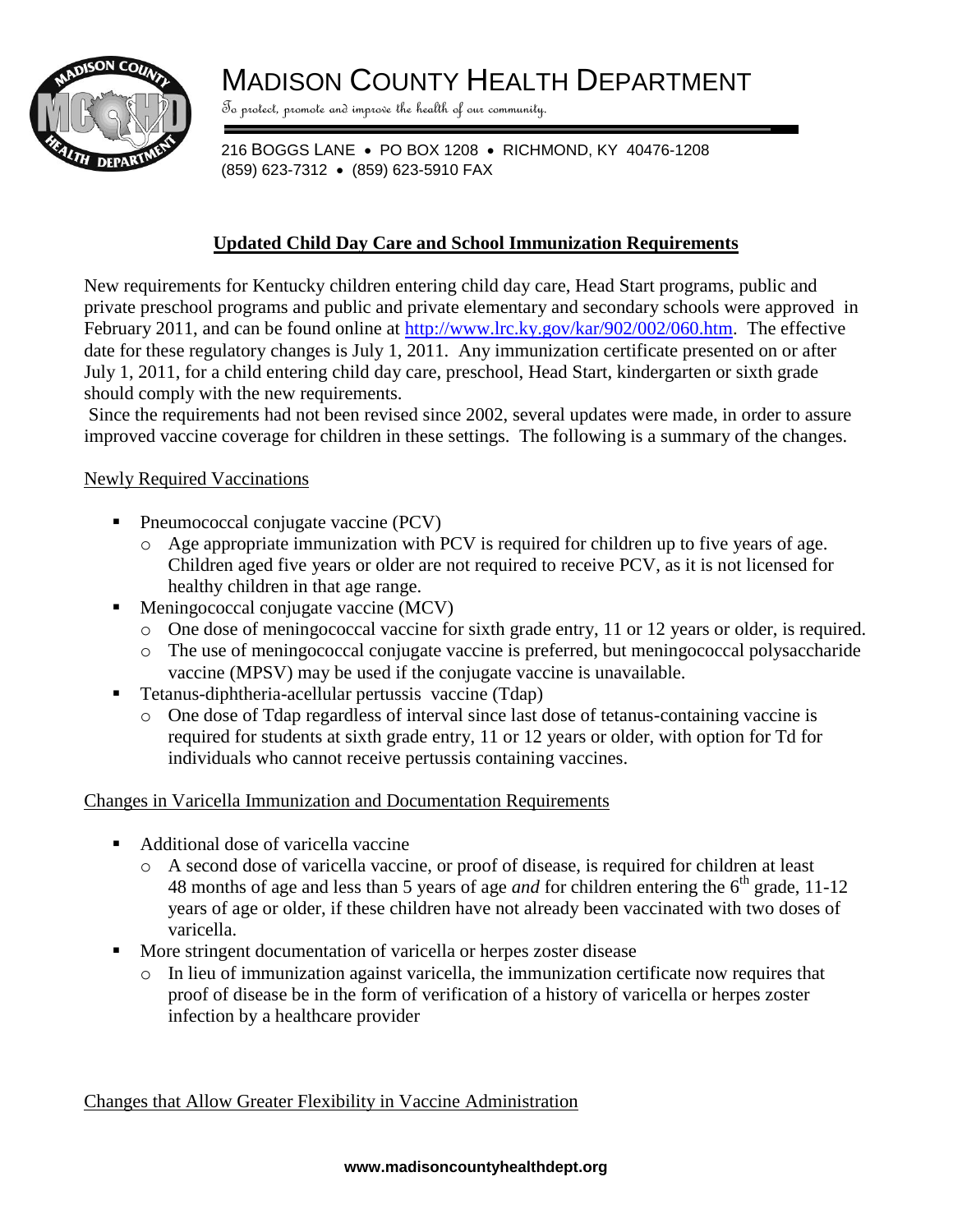- Flexibility in use of different brands of *Haemophilus influenzae* type b (Hib) vaccine
	- o Children at least 5 months and less than 7 months of age are now required to have two doses of Hib vaccine instead of three. Some brands of Hib vaccine or combination Hib-containing vaccines permit doses at 2 months and 4 months, but do not require a dose at 6 months as described in the 2011 Advisory Committee on Immunization Practices (ACIP) recommended schedule. This amendment gives providers more flexibility in choosing Hib-containing vaccine brands for their practices.
- Flexibility in timing of Hepatitis B vaccination
	- o The third dose of hepatitis B vaccine is now required for children at least 19 and less than 48 months of age. This amendment allows providers the flexibility to administer the third dose of hepatitis B vaccine as late as 18 months of age while maintaining compliance with requirements for child day care entry. This timing is in compliance with 2011 ACIP recommendations for hepatitis B vaccine administration.

## Other changes

- Polio (IPV) vaccine
	- o The final dose of IPV vaccine should be administered at age four years or older regardless of the number of previous doses and the minimum interval between this final dose and the previous dose should be at least six months.
- Measles-mumps-rubella (MMR) vaccine
	- o Since MMR is the only measles-containing vaccine licensed in this country, the language for age appropriate vaccination against measles with a "measles-containing vaccine" was replaced with language requiring a second dose of MMR.

Providers should particularly focus immunization efforts through the fall of 2011 on immunizations for school age children, especially those children entering kindergarten and sixth grade, in order to meet the new school entry requirements. However, immunization records should be reviewed at every patient encounter, and age appropriate immunizations should be administered at any visit unless medically contraindicated.

Updated immunization certificates are available at the Kentucky Department for Education Website at: [http://www.education.ky.gov/KDE/Administrative+Resources/Coordinated+School+Health/Health+Ser](http://www.education.ky.gov/KDE/Administrative+Resources/Coordinated+School+Health/Health+Services/School+Health+Forms.htm) [vices/School+Health+Forms.htm](http://www.education.ky.gov/KDE/Administrative+Resources/Coordinated+School+Health/Health+Services/School+Health+Forms.htm) or by contacting the Kentucky Immunization Program at 502-564- 4478.